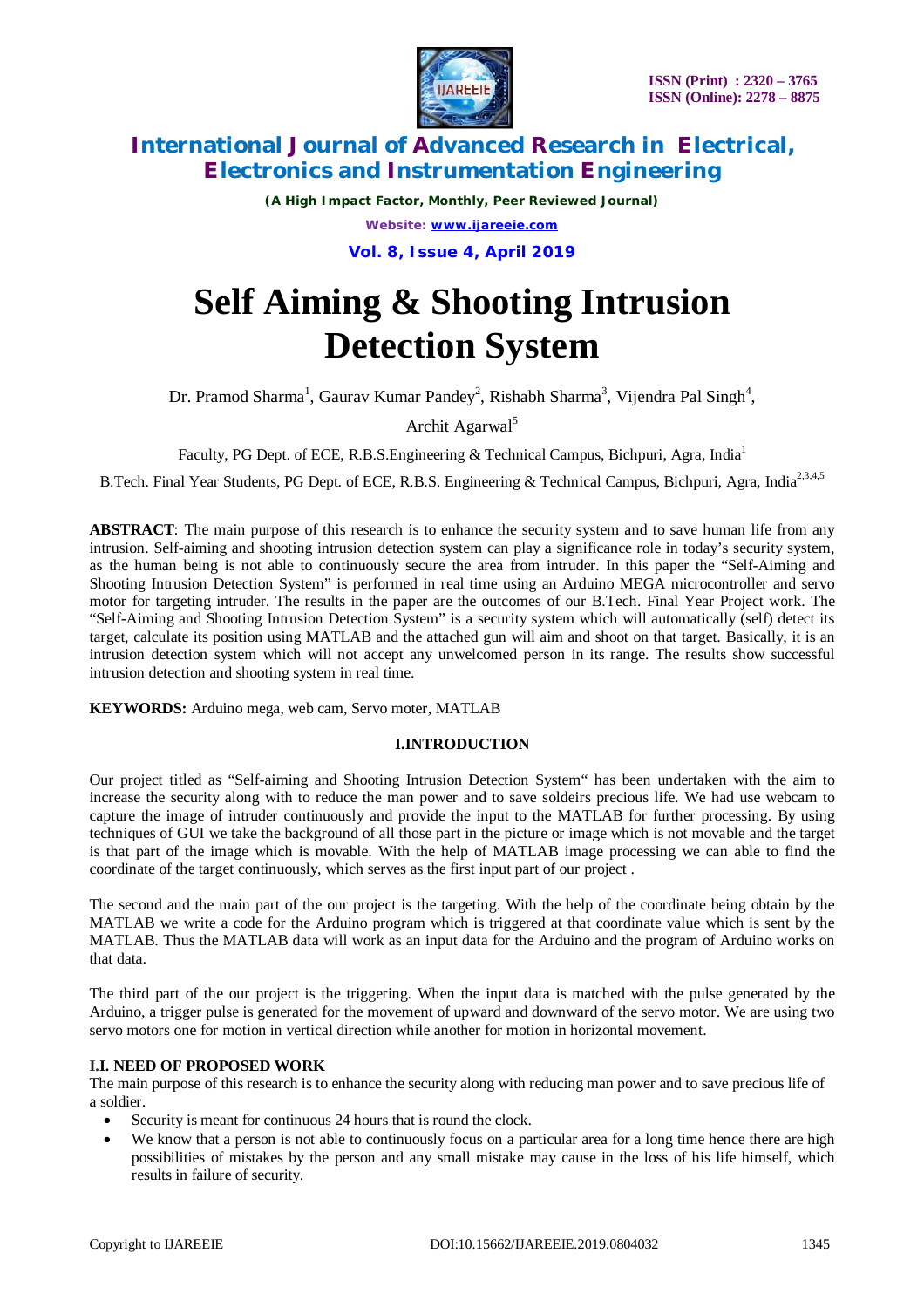

*(A High Impact Factor, Monthly, Peer Reviewed Journal)*

*Website: [www.ijareeie.com](http://www.ijareeie.com)*

### **Vol. 8, Issue 4, April 2019**

- To overcome these lapses, we have designed and implemented a **"Self-Aiming and Shooting Intrusion Detection System"** as our B.Tech. project. Which has following advantages: -
	- 1. As the machine work on the basis of the interfacing of the hardware and the software if these basic are correct and fulfill the objective of the purpose then the machine never make any fault and it continuously works for a long time without failure and rest.
	- 2. As we know that most of the time machines are very accurate and efficient as compare to human.

#### **I.II. OBJECTIVE OF RSEARCH WORK**

The objective of our B.Tech. final year project work entitled **"Self-Aiming and Shooting Intrusion Detection System"**  are as follows: -

- Designing an intrusion detection system which will detect the intrusion within the boundaries of the security using a webcam as an intrusion detection system.
- The webcam gives us the information of the intruder in the secured area it will also give the coordinate of the intruder to the airsoft gun which will than target itself in the direction of the intrusion.
- MATLAB will perform the image processing and give the coordinate of intruder to Arduino.
- The gun in the security system is controlled with the aid of two servo motors which will be responsible for the movement or aiming of the gun by changing its x as well as y coordinates towards the intruder.
- For the interfacing of the security system we will be using Arduino MEGA which will be interface with the help of programming to the webcam and airsoft electric gun.

## **II. REVIEW OF THE RELATED LITERATURE**

For finalizing objective of our project work we have reviewed following research papers majorly being related with the technology which we have used in our project work " **Self-Aiming And Shooting Intrusion Detection System**", apart from books and websites.

- Panth Shah, Tithi Vyas [1] the author has proposed an algorithm for object detection using image processing and manipulation of the output pin state of Arduino board with AT mega 8 controller by tracking the motion of the detected object.
- Vijayalaxmi, K.Anjali,B.Srujana, P.Rohith Kumar [2] the objective of author is to build a model that can detect the object of specified colour and that works on the basis of visual data captured from a typical webcam which has a fair clarity.
- Ejofodomi et al [3] from this paper we acknowledge that MATLAB algorithm was able to successfully detect the predefined object and track its movement in subsequently acquired frames.
- LipingLu,Jinfang Wang [4] by this research paper we know how to improve target tracking performance in dynamic target track system, this paper propose the processing method of positive and negative difference image to extract target information.
- B.K. Venugopal, Dilson D' souza [5] the author worked for the experiment considering the proposed eye tracking system, a successful interface between the computer and the hardware was achieved.
- Adafruit industries [6] with the help of this site we get the knowledge how to interface the servo motor to the Arduino. The servo motors can be controlled by the Arduino by interfacing it through a programming codes.
- Helsinki Metropolia [7] in this paper author describes a four wheeled robot built with an Arduino microcontroller controlled by an Android device for tracking and following moving objects.
- Mejdl Safran and Steven Haar [8], in this work real implementation of mobile devices based on Arduino platforms and equipped with many sensors and a Webcam has been done. The devices are able to accomplish Detection Tasks of objects and faces. The target objects can be identified by exploiting the combination of shape/color.

#### **III. METHODOLOGY**

We have divided our project in two parts, first one is processing and second one is targeting and triggering mechanism.For the processing we have used MATLAB software,the input to the MATLAB will be provided by the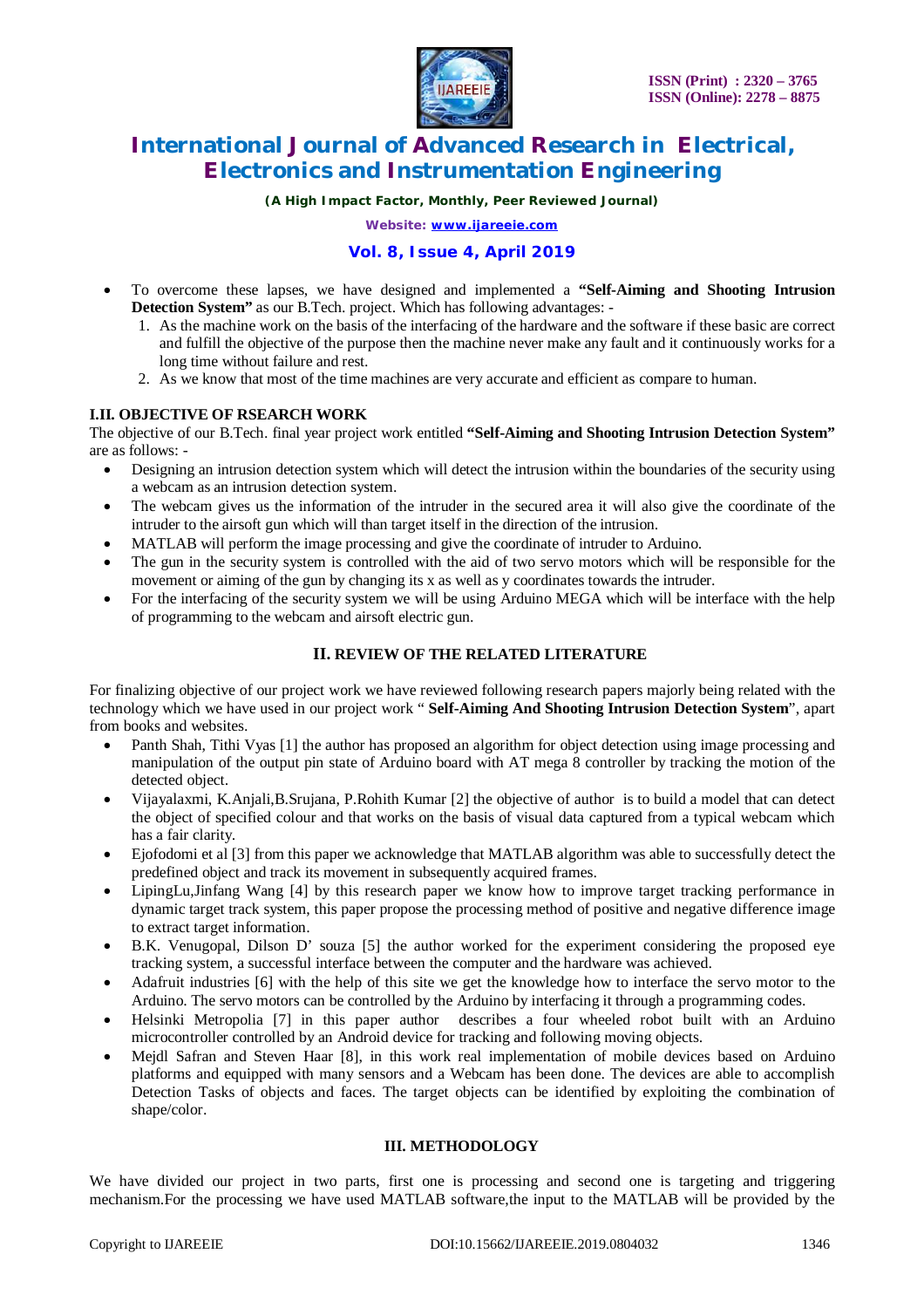

*(A High Impact Factor, Monthly, Peer Reviewed Journal)*

*Website: [www.ijareeie.com](http://www.ijareeie.com)*

#### **Vol. 8, Issue 4, April 2019**

webcam whenever there is any intruder in the range, image processing and tracking software the MATLAB gives continuously the coordinates of x-axis and y-axis of the intruder which is moving object.

Microcontroller is used for triggering mechanism and movements of gun and camera using servo motor. Camera will be mounted above the gun to capture the object. Camera will give live images to MATLAB to recognize the object location. MATLAB will capture one frame, in that we have to select the object points. After that MATLAB will perform color-based thresholding and recognize the object. Using Blob detection, it will find the area of object and it will start tracking that object. As we move object, the blob will also move this is a tracking process using image processing. Wherever MATLAB will find the object, it will send that location in terms of some character to microcontroller. Thus according to the data received from MATLAB, microcontroller will control the dc motor for gun movement. Gun will be pointing to the object using servo motor and the trigger mechanism will takes place and gun will shoot to object. The block diagram of "Self-Aiming and Shooting Intrusion Detection System" is shown in Fig.1.



**Fig 1.Block Diagram of the designed system.**

#### **III.I. WORKING**

Our project titled as "Self-Aiming and Shooting Intrusion Detection System" has been undertaken with the aim to increase the security system along with to reduce the man power and to save soldiers precious life. We had use webcam to capture the image of intruder continuously and provide the input to the MATLAB for further processing by using technique of GUI, we take the background of all those part in the picture or image which is not movable and the target is that part of the image which is movable with the help of MATLAB image processing we are able to find the coordinate of the target continuously, which serves as the first input part of our project.

The second and the main part of our project is the targeting with the help of the coordinate being obtain by the MATLAB. For this we write a code for the Arduino program for targeting the gun which can be triggered at the coordinate value which is sent by the MATLAB. Thus, the MATLAB data will work as an input data for the Arduino and the program of Arduino works on that data.

After obtaining the coordinate of the intruder and the gun is aligned in the direction of intruder, a triggering pulse is generated by the Arduino to enable the shooting of gun i.e. pulling the trigger of the gun.

#### **IV. RESULT**

All the objectives had been fulfilled successfully and thus we are able to design a fully secured system. Thus we have designed a security system which was free from any kind of errors which could be common with human beings. The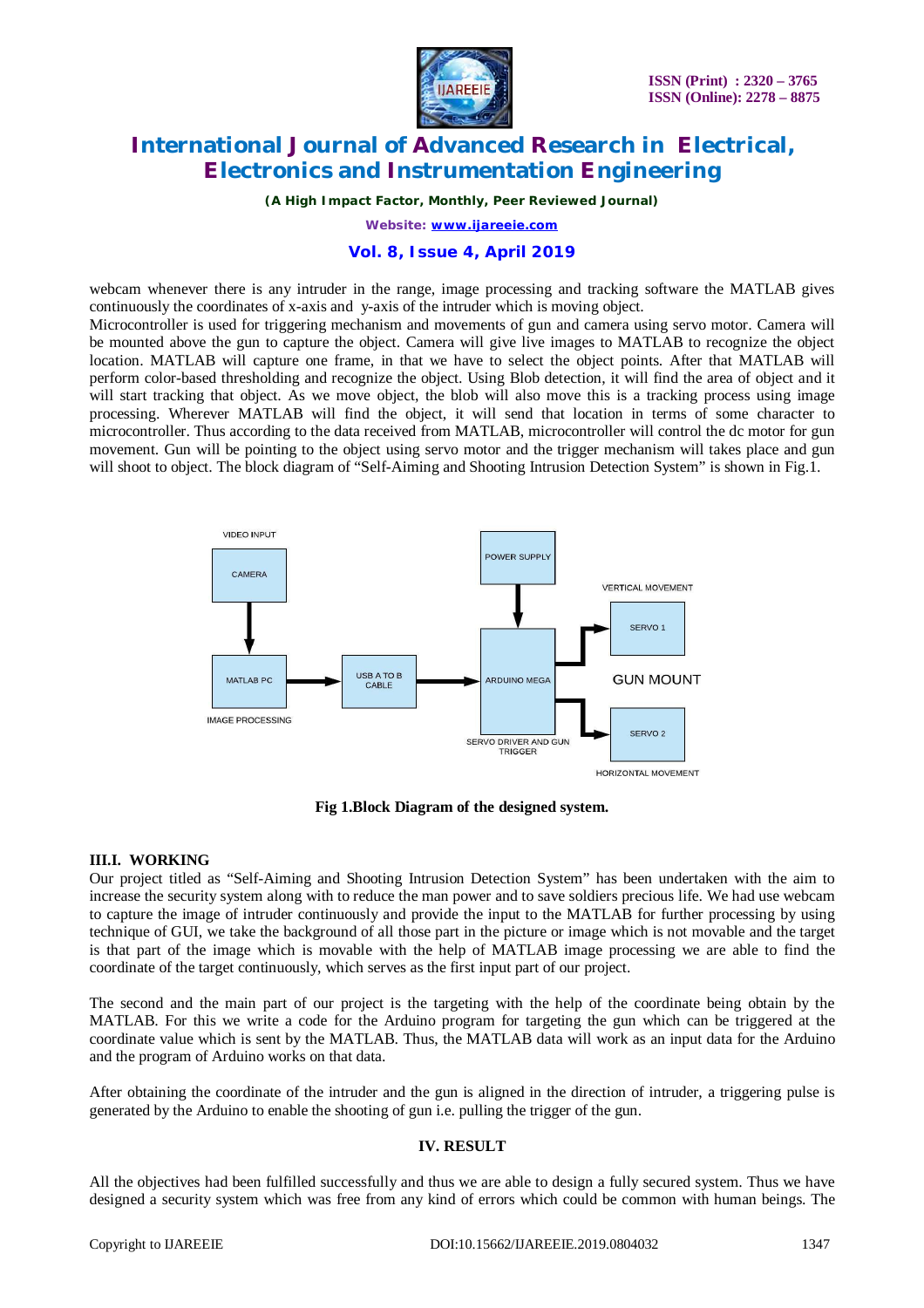

*(A High Impact Factor, Monthly, Peer Reviewed Journal)*

*Website: [www.ijareeie.com](http://www.ijareeie.com)*

### **Vol. 8, Issue 4, April 2019**

designed system will identify the intruder in the range of the web cam, the position of the intruder will be calculated by the MATLAB. The calculated coordinates of position of intruder will be sent to the Arduino which drive the servo motors towards the direction of coordinates. Once the motors align the gun in intruder position, a trigger pulse will be sent to the Arduino to enable the gun shooting or triggering to shoot the target. It will shoot the target until it stops or falls. Fig.2. shows multiple targets bounded by red box in box-img.



**Fig.2 . Screenshot of analyzing the Target**

#### **IV.I. SELF-AIMING**

The camera will be on  $\&$  it makes its GUI up to their view range and by the help of MATLAB image processing software, it considered all the non-moving object as the background. When any moving object comes in the view region the MATLAB give its horizontal & vertical coordinates. With the help of coordinates we make the Arduino program to track the moving object for 'X-coordinate' & for 'Y-coordinate'. The gun in the security system is controlled with the aid of two servo motors which will be responsible for the movement or aiming of the gun by changing its x as well as y coordinates towards the intruder. both works according the output of MATLAB. The aiming

webcam in it.



**Fig. 3. Overall look of the designed system**